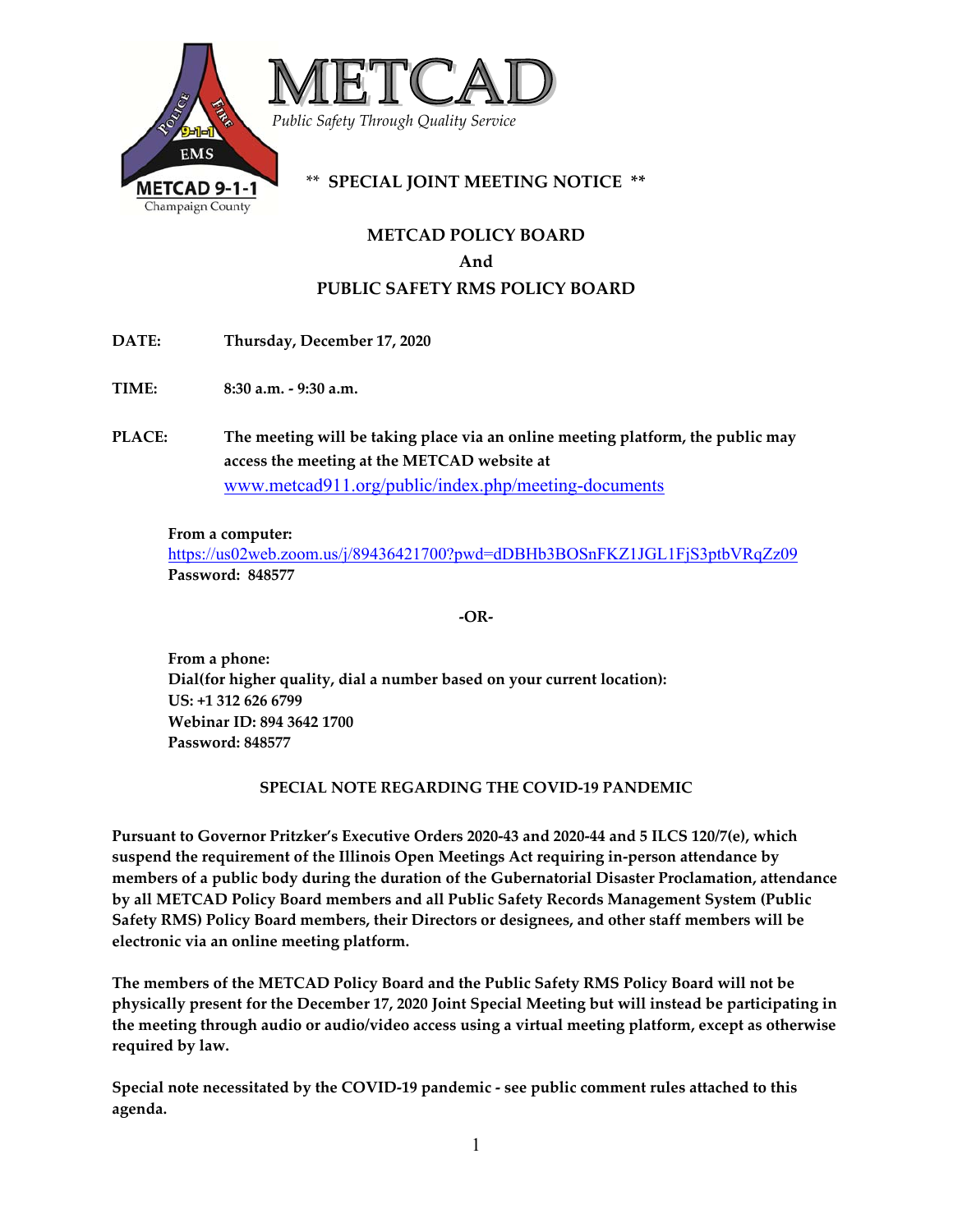#### **AGENDA**

- **I. Call to Order of the METCAD Policy Board**
- **II. Call to Order of the Public Safety PSRMS Policy Board**
- **III. Roll Call of the METCAD Policy Board**
	- Motion to Suspend the Rules and Adopt Temporary Rules Attached to Agenda
- **IV. Roll Call of the Public Safety RMS Policy Board**
	- Motion to Suspend the Rules and Adopt Temporary Rules Attached to Agenda
- **V. Correspondence or Electronic Communication for the METCAD Policy Board**
- **VI. Correspondence or Electronic Communication for the Public Safety RMS Policy Board**
- **VII. Audience Participation for METCAD Policy Board**
	- **SPECIAL NOTE NECESSITATED BY THE COVID‐19 PANDEMIC SEE PUBLIC COMMENT RULES ATTACHED TO THIS AGENDA**
- **VIII. Audience Participation for Public Safety RMS Policy Board**
	- **SPECIAL NOTE NECESSITATED BY THE COVID‐19 PANDEMIC SEE PUBLIC COMMENT RULES ATTACHED TO THIS AGENDA**

# **IX. Action Items for the METCAD Policy Board**

- Election of METCAD Policy Board Chair
- Election of METCAD Policy Board Vice-Chair
- Approval of 2021 METCAD Policy Board Meeting Dates
- Resolution 20-03 Approval of Intergovernmental Agreement between METCAD and Public Safety RMS

# **X. Action Items for the Public Safety RMS Policy Board**

- Election of Public Safety RMS Policy Board Chair
- Election of Public Safety RMS Policy Board Vice‐Chair
- Motion to approve Bylaws for the Public Safety RMS Policy Board
- Resolution 20‐01 Approval of Intergovernmental Agreement between Public Safety RMS and METCAD
- Resolution 20‐02 Approval of Public Safety RMS By‐law
- Resolution 20-03 Approval of Contract for the Purchase of a Record Management System with Tyler Technologies, Inc.

# **XI. Discussion Items**

- None
- **XII. Board Member & Director Comments**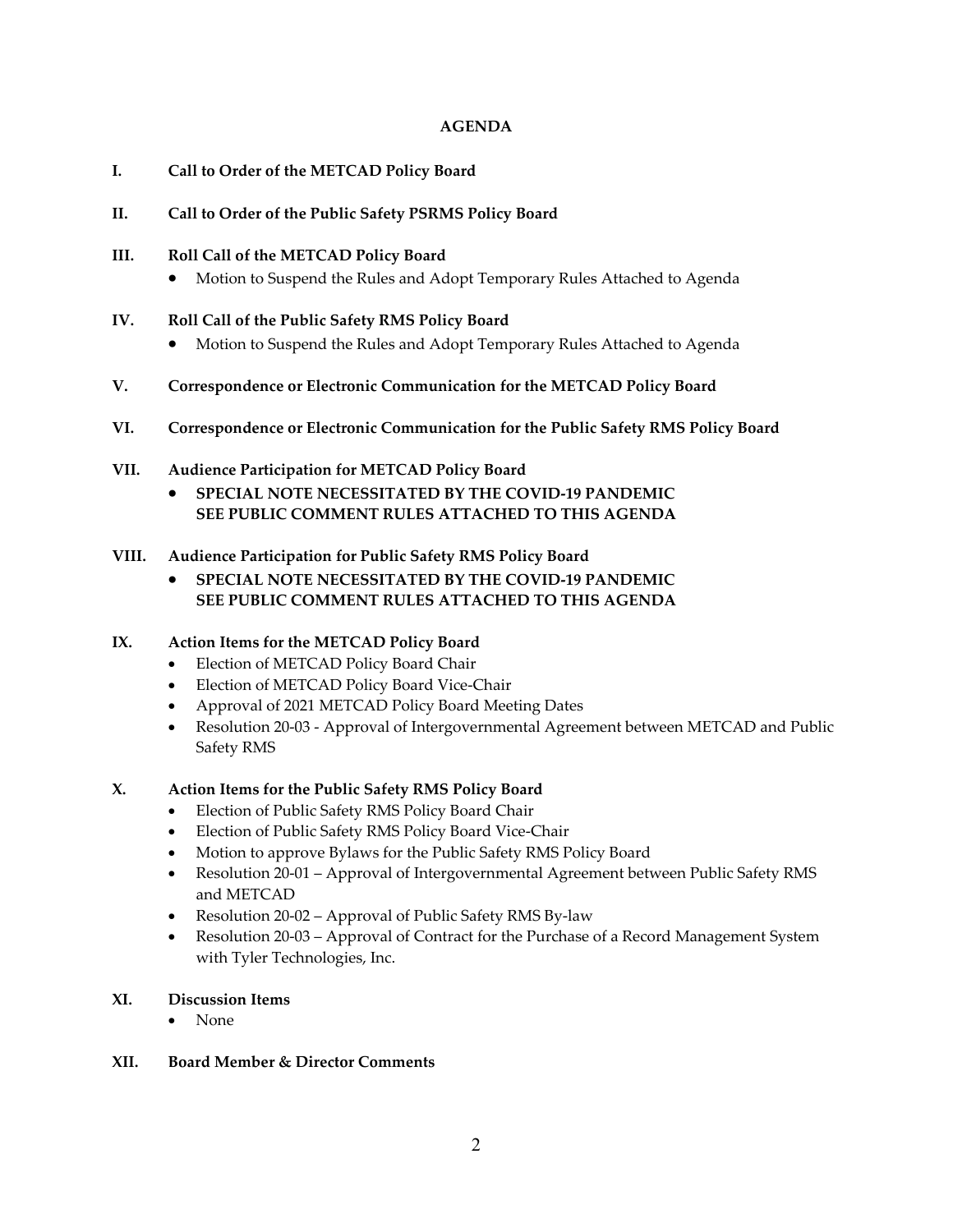#### **XIII. Adjournment METCAD Policy Board Meeting**

Roll Call

#### **XIV. Adjournment of Public Safety RMS Policy Board Meeting**

Roll Call

METCAD strives to ensure that its programs, services and activities are accessible to individuals with disabilities. If you are an individual with a disability and require assistance to observe or participate, please contact the METCAD Administrative Office at 333‐4348 at least 48 hours prior to the scheduled meeting date.

1905 E Main Street, Urbana, Illinois 61802 *www.metcad911.org FAX (217) 384-7003*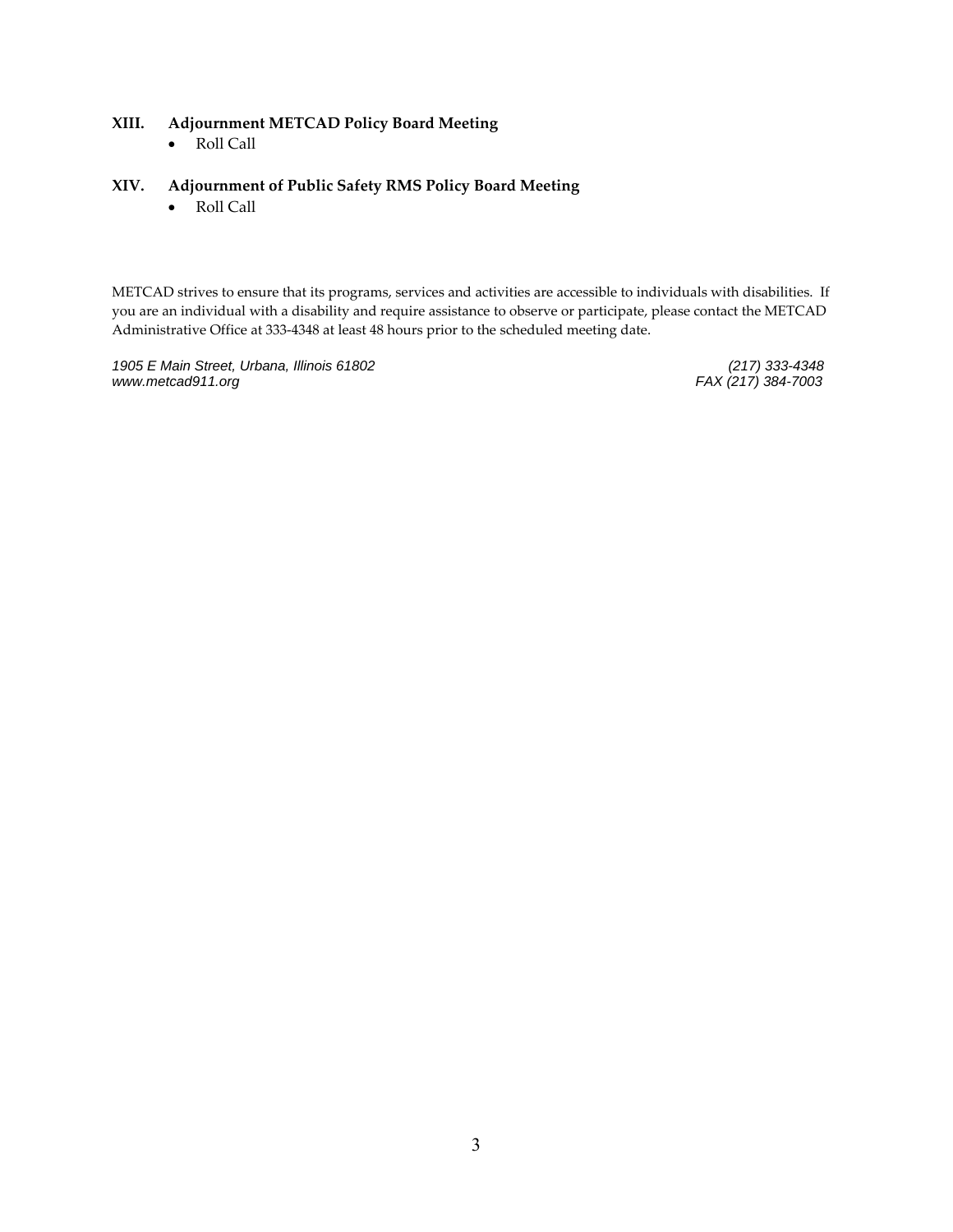### **TEMPORARY RULES FOR THE CONDUCT OF THE DECEMBER 17, 2020**

### **METCAD POLICY BOARD MEETING**

### **AND**

### **PUBLIC SAFETY RMS MEETING**

Pursuant to Governor Pritzker's Executive Orders 2020-43 and 2020-44 and 5 ILCS 120/7(e), which suspend the requirement of the Illinois Open Meetings Act requiring in-person attendance by members of a public body during the duration of the Gubernatorial Disaster Proclamation, attendance by all METCAD Policy Board members and Public Safety RMS Policy Board members, their Directors or designees, and other staff members will be electronic via an online meeting platform.

For the December 17, 2020 meeting, the METCAD Policy Board and the Public Safety RMS Policy Board shall follow the temporary rules as set forth below.

### **TEMPORARY RULES**

1. All METCAD Policy Board members and all Public Safety RMS Policy Board members who are attending METCAD Policy Board meetings and Public Safety RMS Policy Board meetings will be required to attend by means of electronic attendance, including but not limited to a phone or computer connection, provided however that one member of either the METCAD Policy Board and the Public Safety RMS Policy Board, their Directors or designees, or their Attorneys or designees shall be physically present at the METCAD facility unless the Directors determine that such physical presence is not feasible.

2. The platform for electronic attendance at the meeting will be arranged in advance by the Directors, or designees, and will be communicated to each Policy Board member at least 48 hours prior to the commencement of the meeting.

3. Prior to the first METCAD Policy Board meeting and Public Safety RMS Policy Board meeting at which the new platform is utilized, the Directors, or designees, shall endeavor to meet with one or two Policy Board members at a time utilizing the platform intended to be utilized at the meeting for the purpose of familiarizing the member with the platform.

4. The electronic platform shall allow all METCAD Policy Board members and all Public Safety RMS Policy Board members to speak and listen simultaneously to the proceedings. Such ability to speak and hear discussion and testimony shall be verified prior to or during the meeting.

5. All votes must be by roll call, identifying each member and recording their vote on each issue.

6. In the event an individual METCAD Policy Board member or Public Safety RMS Policy Board member is unable to participate in the meeting or part of the meeting or does not respond to a call to a vote when their name is announced, the member shall be counted as an excused absence from the meeting or vote as the case may be.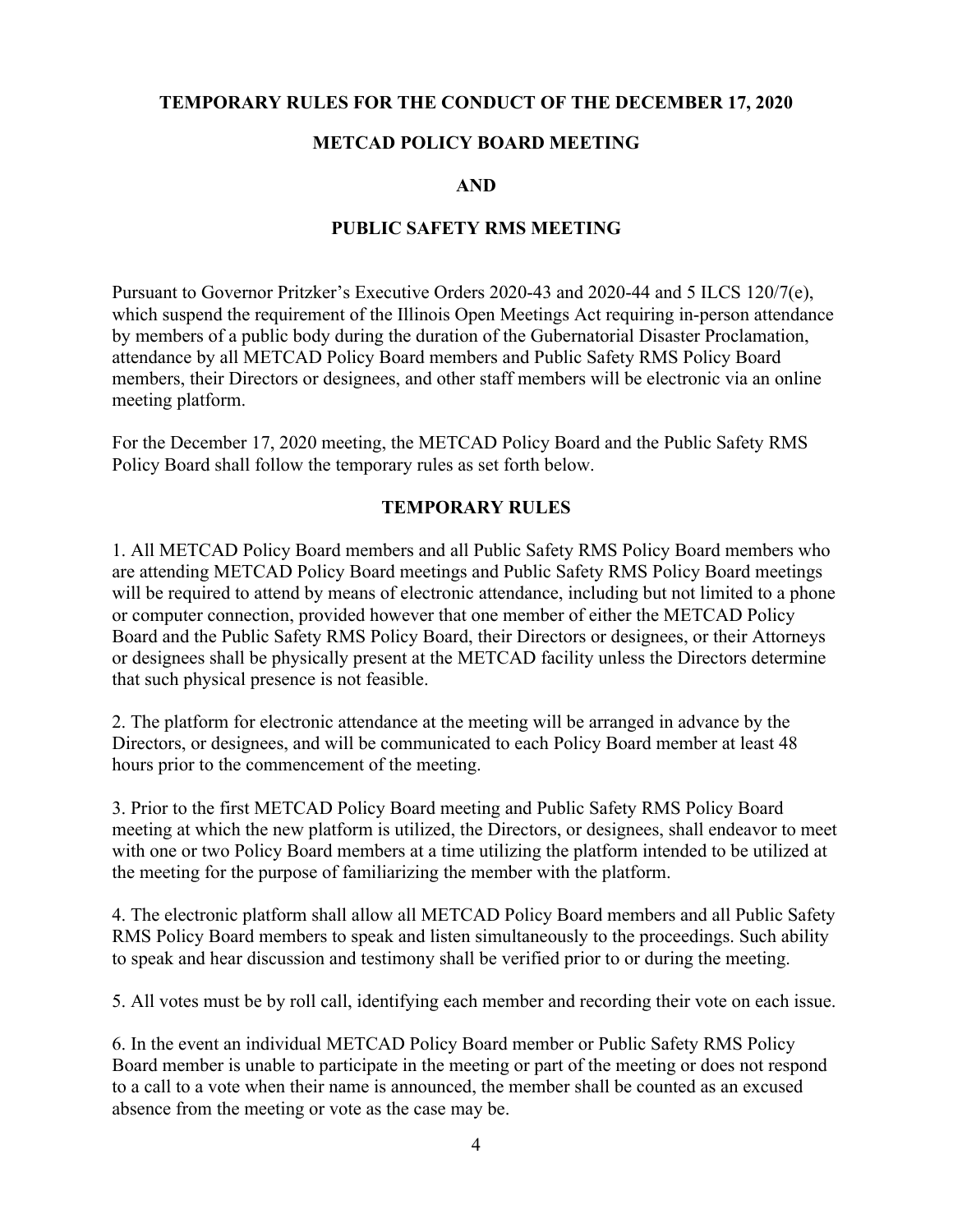7. The format of the agenda for the meeting shall remain the same, that is, shall be called in the same order as contained in the METCAD Policy Board agenda and the Public Safety RMS Policy Board agenda.

8. The meeting proceedings will be simultaneously available for access on the METCAD website and the meeting minutes shall be available in substantially the same manner as METCAD Policy Board meetings and Public Safety RMS Policy Board meetings have been available prior to the date of the initial emergency order. The failure of any technical methods of broadcasting the proceedings shall not invalidate any action taken by the METCAD Policy Board or the Public Safety RMS Policy Board. Verbatim records shall be made available to the public.

9. Since there will be no METCAD Policy Board members or Public Safety RMS Policy Board members physically present at the meeting, the rules for the meeting are amended for the duration of the COVID-19 Executive Order No. 37 as follows to permit the public to address the METCAD Policy Board or the Public Safety RMS Policy Board relevant to matters on the agenda and to provide general public comment:

- A. Members of the public may participate in the METCAD Policy Board meeting or the Public Safety RMS Policy Board by contemporaneously hearing all discussion testimony and roll call votes by means of the electronic meeting platform via webbased link or telephone.
- B. The METCAD Policy Board Chair (or other Presiding Officer) will call for public comments at appropriate places in the METCAD Policy Board agenda as provided by its rules, including public hearings and general public participation. Members of the public may provide their comments to the METCAD Policy Board when called upon by the Chair.
- C. The Public Safety RMS Policy Board Chair (or other Presiding Officer) will call for public comments at appropriate places in the Public Safety RMS Policy Board agenda as provided by its rules, including public hearings and general public participation. Members of the public may provide their comments to the Public Safety RMS Policy Board when called upon by the Chair.
- D. Information concerning the public's ability to address the Board during the METCAD Policy Board meetings and Public Safety RMS Policy Board meetings will be printed on the meeting agenda and displayed prominently on the METCAD's website about how to join the electronic meeting and provide public comment. The information will be in substantially the following form:

## "**NOTICE REGARDING MEETING AND PUBLIC COMMENT RULE MODIFICATION DUE TO COVID-19"**

Pursuant to Governor Pritzker's Executive Orders 2020-43 and 2020-44 and 5 ILCS 120/7(e), which suspend the requirement of the Illinois Open Meetings Act requiring in-person attendance by members of a public body during the duration of the Gubernatorial Disaster Proclamation, attendance by all METCAD Policy Board members and all Public Safety RMS